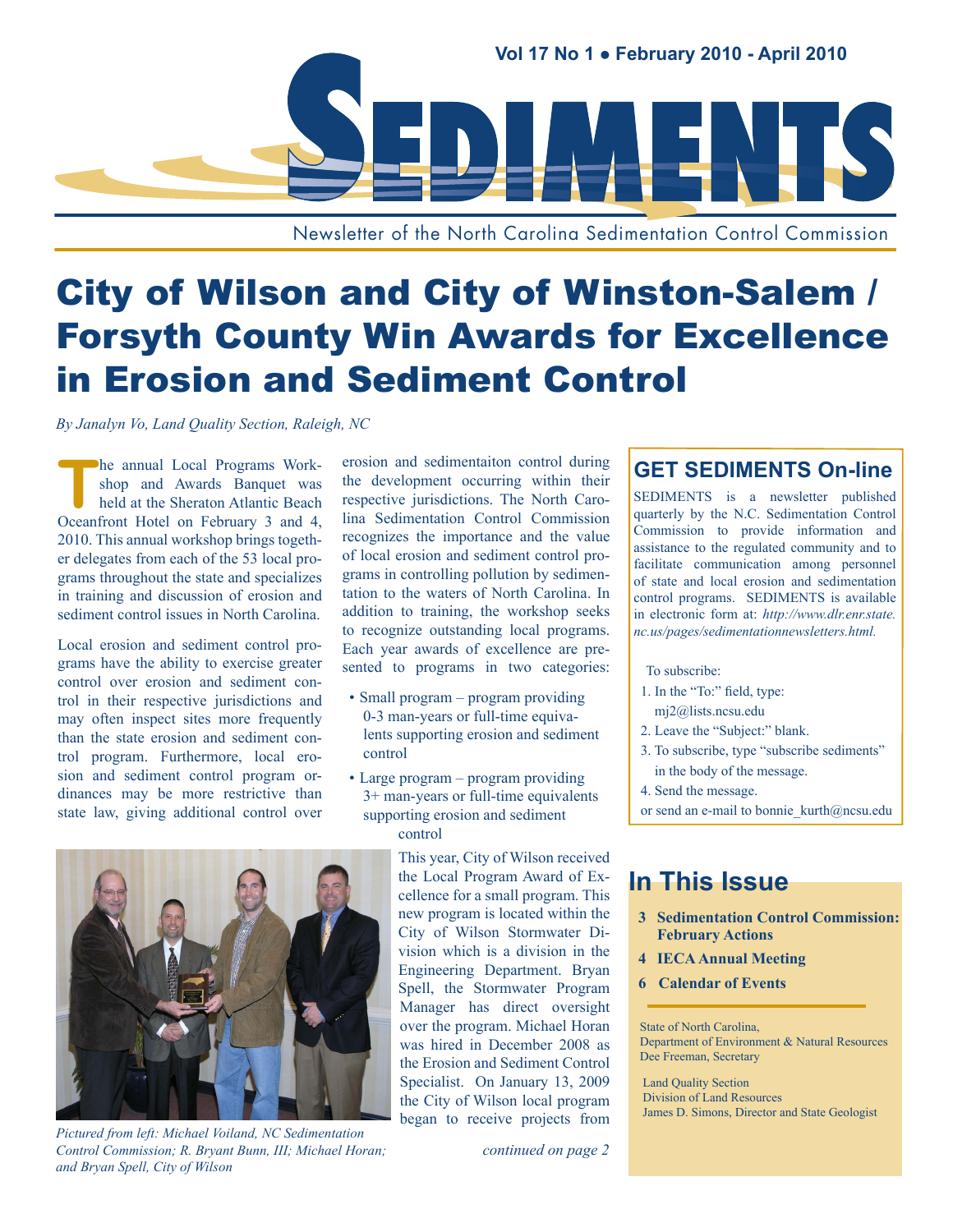# <span id="page-1-0"></span>**Awards for Excellence**

(*continued from page 1)*

the Raleigh Regional Office. A program for Erosion Control for Single Family Home Construction went into affect July 1, 2009. Gowon Goode, Assistant State Sediment Specialist, who nominated the program for this award said "The City of Wilson is a young local program that is aggressive about sediment and erosion control. The City has been innovative and instrumental in creating workshops for contractors and design professionals educating them on the principles of sediment and erosion control as well as new technologies available."

The City of Wilson will be holding an Erosion Control Seminar on May 5, 2010 at the City of Wilson Operations Building at 1800 Herring Ave. in Wilson, NC. The event will host a number of speakers discussing controlling turbidity on construction sites to Low Impact Development and other seminars as well.

More information on the City of Wilson Erosion and Sediment Control program may be found on their website at

#### **http:www.wilsonnc.org/Departments/ PublicServices/Stormwatermanagement/ erosioncontrol/**

The Erosion & Sedimentation Control Program for Winston-Salem and Forsyth County, which is operated by the City-County Inspections Division, received the Local Program Award of Excellence for a large program. The award comes after a concerted effort to turn around a program that was briefly put on probation a little over five years ago because of shortcomings in administration and enforcement. Although the

program made enough progress to come off probation in just six months, it took almost two years to implement all the changes the Inspections Division adopted to bring the program up to speed. The action plan totaled eight steps, and included making revisions to city and county erosion-control ordinances, adding staff, obtaining professional certifications and revising the way the division tracked and reported violations.

Mathew Gantt, the Land Quality Engineer for the Winston-Salem Regional Office of DENR, nominated the program for the award because of its initiative in creating a program to control erosion from singlefamily house lots, which are too small to fall under state regulations. "At the time, single family homes were causing quite a bit of off-site sedimentation," Gantt said. "Jeff (Kopf, the division's erosion control engineer) and his folks have done and excellent job." Previously, the division inspected for erosion control compliance when lots and roads for a housing development were graded, but once the lots were sold, it did not check on homebuilders. Now, Kent Wall's full-time job is to check individual building lots for compliance. Between 2004 and 2008, over 7000 single family home sites were permitted by the program.

The division also hired a third erosion control inspector, Jeff Kopf said. "This allows us to increase our inspection frequency from 6 to 8 weeks to 3 or 4 weeks. So we are inspecting each site almost twice as often, and we are able to identify non-compliance issues on-site a lot quicker and get them corrected."

Three of the five members of the erosion control section are now professionally certified in erosion and sediment control, and the

> other two are in the process of obtaining their certification.

More information on the Winston-Salem/Forsyth County Erosion and Sediment Control program may be found on their website at:

## **[http://www.ci.winston](http://www.ci.winston-salem.nc.us/Home/Departments/Inspections/Articles/Inspections)[salem.nc.us/Home/Depart](http://www.ci.winston-salem.nc.us/Home/Departments/Inspections/Articles/Inspections)[ments/Inspections/Articles/](http://www.ci.winston-salem.nc.us/Home/Departments/Inspections/Articles/Inspections) [Inspections](http://www.ci.winston-salem.nc.us/Home/Departments/Inspections/Articles/Inspections)**

Congratulations to these two well-deserving programs in recognition of their excellence in erosion and sediment control.



*SEDIMENTS* is published quarterly by the NC Sedimentation Control Commission to provide information and assistance to the regulated community and to facilitate communication among personnel of state and local erosion and sedimentation control programs.

Send comments to Janalyn Vo, NCDENR-Land Quality, 1612 Mail Service Center, Raleigh, NC 27699-1612. Email: Janalyn. Vo@ncdenr.gov. To receive *Sediments* electronically, please subscribe at: *[http://www.dlr.](http://www.dlr.enr.state.nc.us/pages/sedimentationnewsletters.html) [enr.state.nc.us/pages/sedimentationnewslet](http://www.dlr.enr.state.nc.us/pages/sedimentationnewsletters.html)*[ters.html](http://www.dlr.enr.state.nc.us/pages/sedimentationnewsletters.html) or contact bonnie kurth@ncsu.edu or (919) 515-3723.

Personnel of the Land Quality Section of the NC Department of Environment and Natural Resources provide information and assistance for implementation of the NC Erosion and Sedimentation Control Program. For assistance, please contact the Regional Engineer or the Raleigh headquarters listed below:

> Janet Boyer, PE 2090 US Hwy 70 Swannanoa, NC 28778 (828)296-4500

Steve Cook, CPESC 225 Green Street, Suite 714 Fayetteville, NC 28301 (910)433-3300

Zahid Khan 610 East Center Ave., Suite 301 Mooresville, NC 28115 (704)663-1699

John Holley, PE 3800 Barrett Drive, Suite 101 Raleigh, NC 27609 (919)791-4200

Pat McClain, PE 943 Washington Sq. Mall Washington, NC 27889 (252)946-6481

Dan Sams, PE 127 Cardinal Dr. Ext. Wilmington, NC 28405-3845 (910)796-7215

Matt Gantt, PE 585 Waughtown St. Winston-Salem, NC 27107 (336)771-5000

Gray Hauser, PE Raleigh Central Office 512 N. Salisbury St., 1612 MSC Raleigh, NC 27699-1612 (919)733-4574



*Pictured from left: Michael Voiland, NC Sedimentation Control Commission; Jeff Kopf, David Evans, Matt Gantt, Kent Wall, Russ Yoder and Fred Bowen. (Gantt is with the Winston-Salem Regional Office; Kopf, Evans, Wall, Yoder and Bowen are with the City of Winston-Salem/Forsyth County Local Program.)*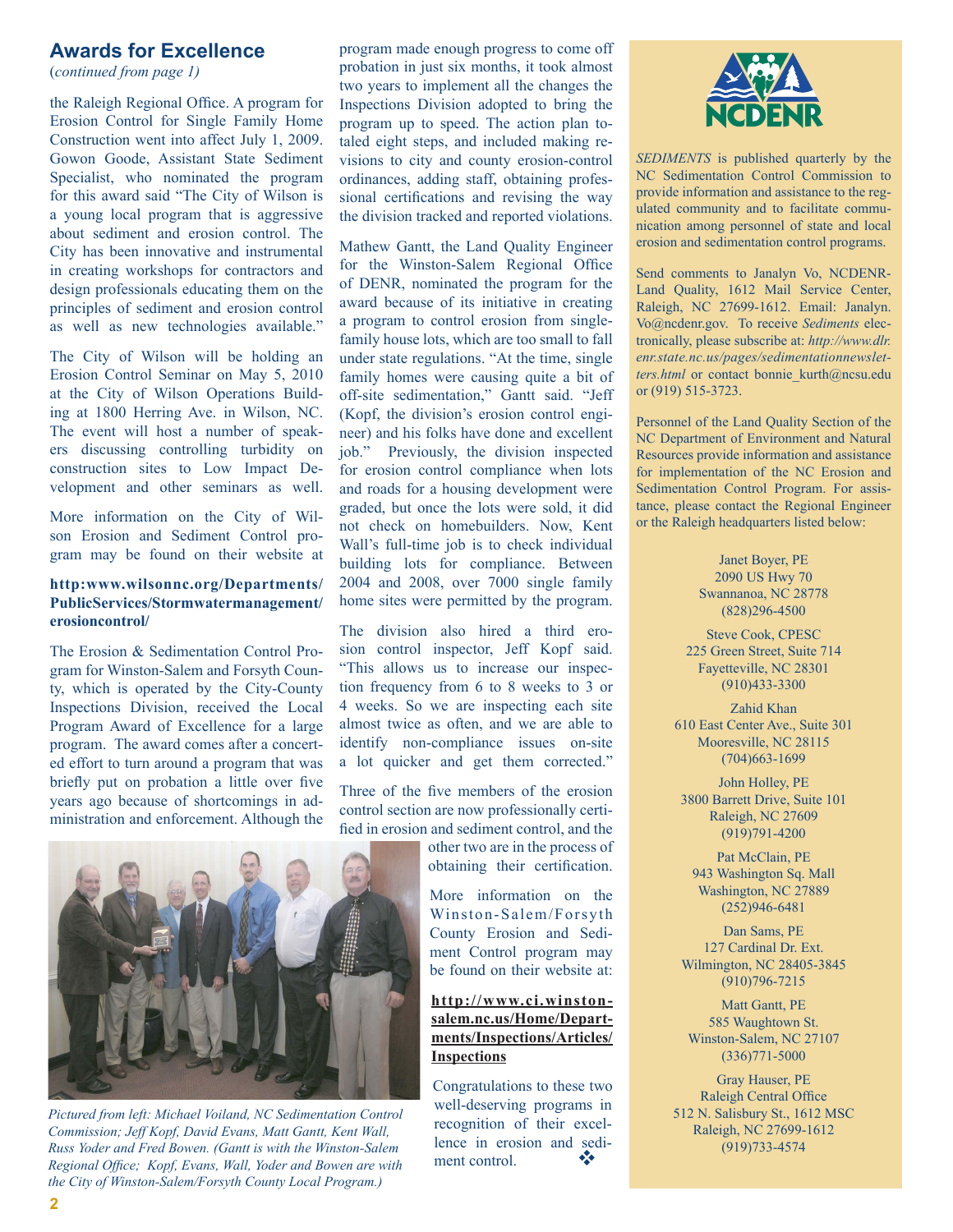# **The North Carolina Sedimentation Control Commission**

The Sedimentation Control Commission (SCC) was created to administer the Sedimentation Control Program pursuant to the NC Sedimentation Pollution Control Act of 1973 (SPCA). It is charged with adopting rules, setting standards, and providing guidance for implementation of the Act. The composition of the Commission is set by statute to encompass a broad range of perspectives and expertise in areas related to construction, industry, government, and natural resource conservation and quality. All members are appointed by the Governor and serve threeyear terms, except for the Director of the Water Resources Research Institute of the University of North Carolina, who serves as long as he remains Director. The chairman of the SCC is named by the Governor. The following is a list of current members with the organizations they represent:

**Chairman:** Donnie W. Brewer **Greenville** NC Environmental Management Commission

> **Commissioners:** W.T. "Buzz" Bryson Raleigh NC Public Utilities

Elaine C. Chiosso Bynum Non-governmental Conservation

Tommy Esqueda Wake County NC Association of County Commissioners

Joseph H. Kleiss Raleigh NC State University, Dept. of Soil Science

Grover McPherson Winston-Salem NC Soil and Water Conservation Commission

> John William Miller, Jr. Burnsville NC Mining Commission

Michael P. Voiland Raleigh Water Resources Research Institute of The University of North Carolina

Robin Smith Burnsville Non-governmental Conservation

Joseph E. Glass Fayetteville Professional Engineers of NC

Richard Vick Wilson Carolinas Associated General Contractors

> Rob Weintraub Wake Forest NC Home Builders Association

# **NC Sedimentation Control Commission: February Actions**

At its meeting on February 18, 2010, the NC Sedimentation Control Commission (SCC) took the following actions:

### **Delegated Local Programs:**

- City of Winston-Salem/Forsyth County: Approved the continuation of Local Delegation of erosion and sediment control (ES&C) programs.
- City of Burlington: Approved the continuation of Local Delegation.
- Town of Holly Springs: Approved the continuation of Local Delegation.
- Town of Cary: Approved the continuation of Local Delegation.
- Town of Wake Forest: Approved the continuation of Local Delegation.
- Cabarrus County: The review of the program will continue until the May SCC meeting.
- NC Department of Transportation: In the Administrative Review, NCDOT was praised for improving their skimmer sediment basins. NCDOT was encouraged to use the current methods used by USDA-NRCS and USGS to determine peak discharge and sizing of culverts in watershed of less than one square mile. It was noted that the NCDOT certification training for contractors and staff given by NC State University since 2006 has strengthened the NCDOT program. The LQS staff suggested that the Level III course for design of erosion and sedimentation control would be better if taught as a two-day class (as compared to the current 1-day) to allow for discussion and deeper understanding of design concepts. The SCC approved the continuation of Local Delegation with the following recommendations:
	- 1) Enhanced sediment settling with flocculants should be integrated with traditional practices when adequate surface area cannot be provided for (erosion control) measures. This should be implemented immediately on all maintenance projects as well as contract construction projects, especially

in High Quality Waters (HQW) and Trout Waters of the State.

- 2) County maintenance forces and landscaping crews need to coordinate which unit will prepare steep back slopes or cut banks for seeding to train staff to provide adequate sediment control for the clearing and grubbing of cut slopes, as well as prepare the slopes for seeding in steep terrain.
- 3) Sediment controls should be kept in place until ground cover sufficient to restrain erosion is established rather than being removed for the convenience of the seeding contractor.
- 4) The Land Quality Section and NC DOT need to continue to evaluate the need for environmental review of projects in High Quality Waters and Trout Waters, and achieve a consistent level of environmental protection. Included may be a training program to familiarize personnel on the requirements for trout buffers and how to design plans for (minimal) disturbance in the buffer.
- NCDOT Rail Division: Approved the Delegation of NCDOT Rail Divisions to operate under the Division of Highways Delegation. This would cover rail projects where NCDOT has operational control and not where there is Federal jurisdiction (note: much of the railroad roadbeds are under Federal jurisdiction).
- NC Turnpike Authority: Approved the Delegation to exclusively operate under the Division of Highways Delegation since NC Turnpike Authority become part of NCDOT in 2009.

## **Rule for Self-Inspections (15A NCAC 04B .0131 SELF-INSPECTIONS):**

• Adopted as a Final Rule and forwarded to the Rules Commission for their review. A Public Comment period ended February 15, 2010, and a Public Hearing was held in January. No public comments were received. The rule adopted is essentially the same as published in *Sediments*[, Vol 15\(3\) Sep](http://www.dlr.enr.state.nc.us/images/2008%20Volume%2015%20No%203%20July%20September%202008.pdf)[tember 2008 w](http://www.dlr.enr.state.nc.us/images/2008%20Volume%2015%20No%203%20July%20September%202008.pdf)ith a few minor grammatical changes.

*continued on page 4*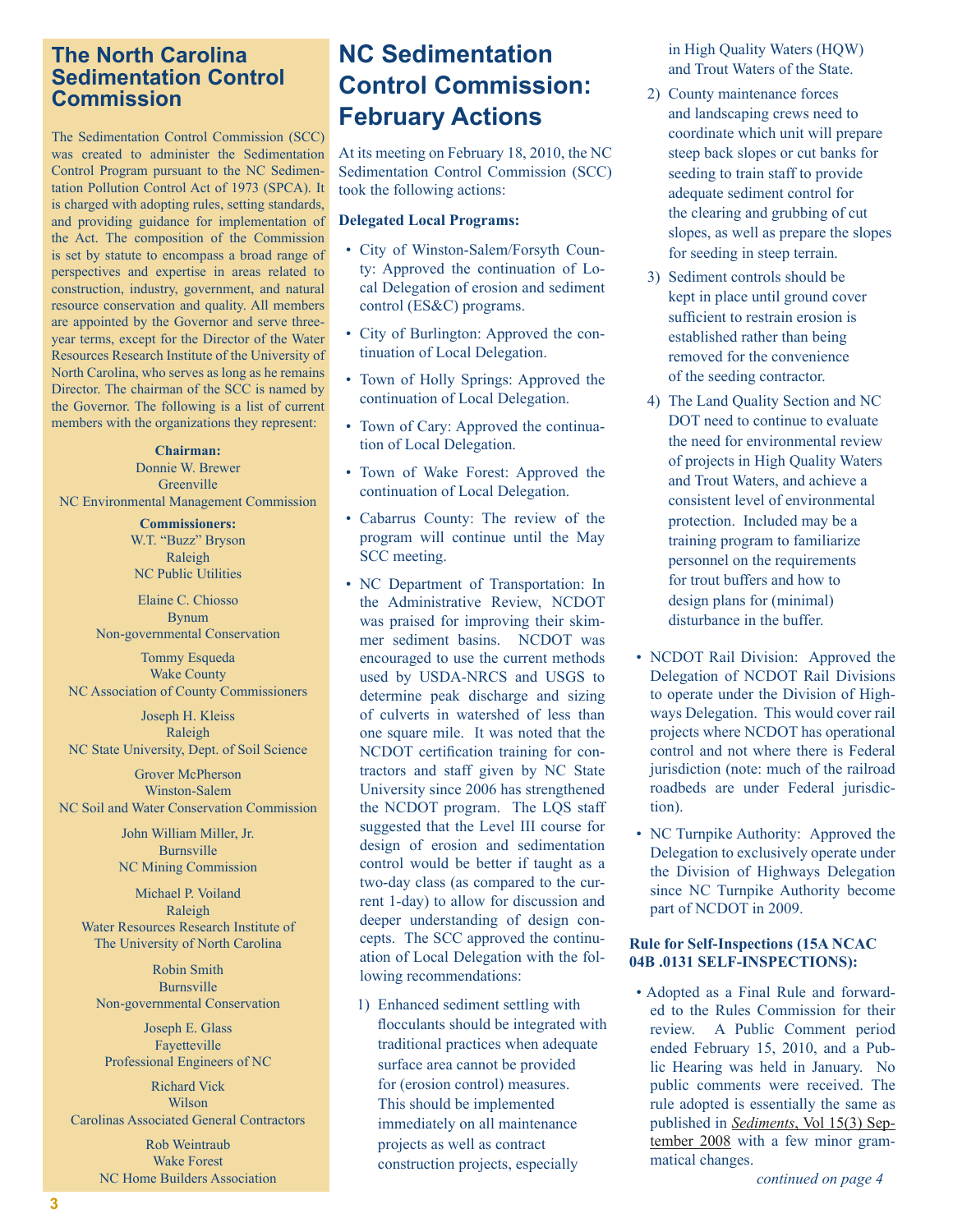# **SCC February Actions**

(*continued from page 3)*

### **Qualified Personnel to Conduct Inspections:**

• A draft bill to Amend the SPCA to allow the SCC to set minimum guidelines for any license, certification or certificate of sufficient training, education or experience to qualify an individual as qualified (inspection personnel) was adopted. This proposed bill would apply to land disturbing activities 1 acre or greater; Local Programs could be more restrictive to include areas less than 1 acre if they so choose. The Commission would set the guidelines for the inspectors who possess the skills necessary to:

> a)Assess the operation and performance of erosion and sedimentation control measures and devices in the field;

b)Identify corrective actions necessary to prevent sedimentation damage; and

c)Complete documentation of sedimentation inspection reports, self-inspections or self-monitoring.

### **Technical Advisory Committee:**

• Approved members for the SCC Technical Advisory Committee to include: Greg Jennings (PE, PhD, NCSU, Biological and Ag Engineering), Kenny Waldroup (City of Raleigh Public Utilities), Curtis J. Richardson (PhD, Duke, Resource Ecology), Rich McLaughlin (PhD, NCSU, Soil Science), Kevin Martin (LSS, Soil Science consultant), Berry Jenkins (PE, Association of General Contractors), David Harris (PE, NCDOT, Roadside Erosion Control and Vegetation Management), Mark Senior (PE, City of Raleigh Stormwater), Mark A. Taylor (PE, Engineering consultant), Mack Little (RLA, Landscape Architecture consultant), Dennis M. Glazener (RLA, Landscape Architecture consultant). Additional members can be continued to be added in the future with SCC approval. Editor's note: at the February 18, 2010 meeting, additional members approved were: Fred Roger Watson (PE, Metropolitan Sewerage District of Buncombe County), Chris Roberts (PE, Durham County, Division Manager Sedimentation & Erosion Control Division), Wyatt L.

Brown (LSS, NC Ecosystem Enhancement Program), and Jimmy Kizer (PE, Engineering consultant). The Technical Advisory Committee's roles will include being a technical advisory for the development of draft rules for upcoming rule-making regarding the Falls Reservoir and Upper Neuse River (these also may apply to other basins) water supply and evaluating potential revisions to the Sediment and Erosion Control Manual.

#### **Adoption of 2010 SCC Meeting Dates:**

- Thursday, February 18
- Thursday, May 20
- Thursday, August 19
- Tuesday, November 30

Support documents for SCC actions may be found online at *<http://dlr.enr.state.nc.us/scc.html>*

*<i>v v v i v i v i v i v i v* 

To report possible violations of the NC SPCA call 1-866-STOPMUD 786-7683

## **Erosion Control Seminar**

May 5, 2010 City of Wilson Operations Center, Wilson, NC

Agenda items include:

- Vendor Meet and Greet
- Pervious Pavement/Stormwater Detention Techniques
- Mitigation Banking
- New EPA Guidelines and meeting requirements with PAM and other innovative measures
- Introduction to LID/LEED
- ECB & TRM Overview
- Using the right seed mixtures; Staged Seeding
- Erosion Control Basin conversion to Post BMPs

*http://www.wilsonnc.org/departments/ publicservices/stormwatermanagement/ erosioncontrol/*

# **International Erosion Control Association Annual Meeting**

*By Richard A. McLaughlin, PhD. Soil Science Department, NCSU*

*Jan Patterson, Biological & Agricultural Engineering, Department, NCSU*

The IECA Environmental Connection Conference and Expo was held in Dallas on February 16-20 this year and the lagging economy was reflected in the attendance, with half the usual number by some estimates. With that said, more than 1,500 individuals attended from 23 countries. There were 63 technical sessions and 22 training courses presented during the five day conference. An Expo hall was filled to capacity with close to 150 exhibits of innovative erosion and sediment control technology. The theme of this year's conference was "Discover New Frontiers".

The Effluent Limitation Guidelines (ELG) issued on December 1 by the United States Environmental Protection Agency (EPA) generated much interest in various approaches to treating turbidity in construction site runoff. The pre-conference workshop on controlling turbidity was nearly sold out, with people from all regions of the country plus Australia attending. While the focus of the workshop was on passive treatment systems using polyacrylamide (PAM), other approaches were also discussed including the full portable treatment plants currently used on some sites. There was a great deal of discussion among the attendees about what would be allowable in their states. Resistance to the use of chemical treatment for turbidity was indicated in states such as New Hampshire and Colorado due to concerns about the fate of flocculants and possible misuse by contractors. The states on the West Coast have specific requirements such as field tests for residues of flocculants, which stems largely from their use of chitosan and the indicator test kit available for it. How these current policies will be affected by the ELGimposed need to achieve 280 NTU for most storms will be interesting to watch.

A pre-conference workshop entitled "Innovative Designs for Erosion, Sediment, and Turbidity Control" was led by Jan Patterson of NC State University. This workshop took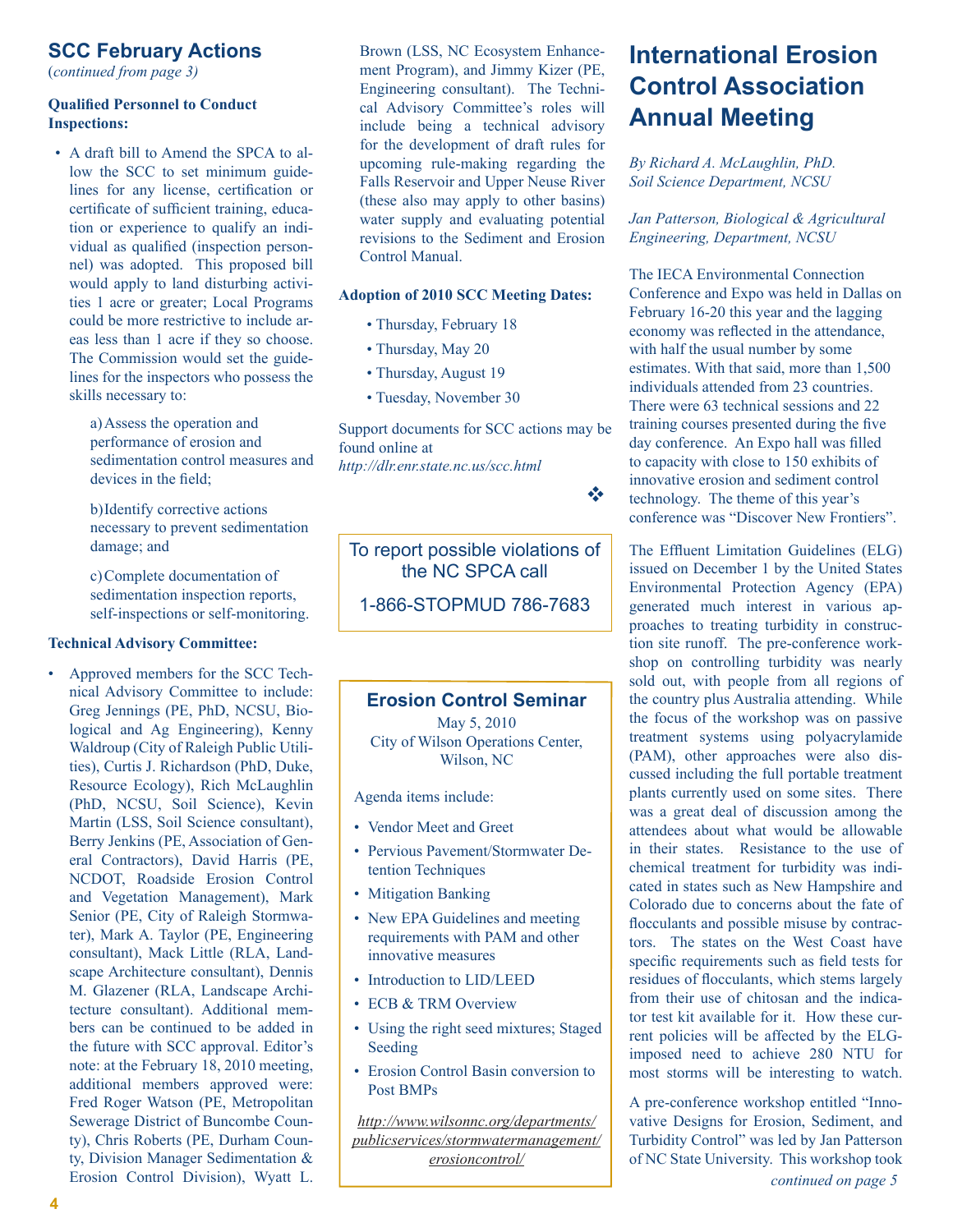# **IECA** (*continued from page 4)*

participants through a step-wise process of predicting runoff and erosion from construction sites and options for groundcovers for erosion prevention. Participants also had hands on experience in the selection and design of sedimentation control Best Management Practices (BMPs) and turbidity reduction methods including the use of PAM and surface skimming devices. Thirty five participants attended this one-day training session with attendees from all regions of the United States including Alaska.

An Erosion and Sediment Control Technology Section paper entitled "Innovative Check Dams that Aid in Meeting ELGs" was presented by Ted Sherrod. The focus of this case study was on techniques used in the reduction of sediment and turbidity in ditches through the use of fiber and wrapped rock check dams utilizing flocculants. This talk gave participants innovative tools for use in meeting the ELG requirement of a maximum daily average 280 NTU discharge from construction sites. The ELGs will be implemented by NCDWQ on construction and development sites with 20 acres or greater disturbance beginning mid 2011.

The active treatment system, involving portable pumps, tanks, and filtration units, was described in detail by Joe Gannon of Clear Creek Systems in California. These systems are occasionally mandated by state and local governments to protect sensitive waters such as salmon and trout streams. The system involves runoff storage and subsequent treatment by pumping the water through a series of mixing/settling tanks and sand filters after injecting it with chitosan, a cationic biopolymer. The entire system is tightly controlled for pH and turbidity using in-line sensors which can switch the flow back to the storage pond if values are not within acceptable limits. The system is completely modular and can be sized for any amount of pumping. It was pointed out that there is a tradeoff between storage pond size and pumping capacity, so sites with limited pace can just pump and treat water faster during runoff events instead of storing it. Costs vary widely, but several attendees who have used these systems suggest \$50,000-100,000 per month might be typical. There have been a number of these systems deployed in North Carolina at WalMart construction sites.

A wide variety of uses for PAM were presented by Seva Iwinski of Applied Polymer Systems. A standing-room only audi-

ence heard about a series of case studies in which PAM was used either to stabilize soil or to reduce turbidity in runoff. Soil stabilization was achieved by applying granular PAM to the soil surface and covering it with jute matting followed by sod. This was shown to be effective during high wave and wind storms on the coast of Florida. Applying PAM to "soupy" sediment in basins, followed by mixing with a backhoe, was shown to effectively solidify the sediment for hauling. The use of PAM logs in many situations was also presented. Many of the applications in-



volved pretreatment with settling in a basin or by pumping through a sediment bag prior to passing the water through a constructed watercourse design for PAM logs.

IECA convened a meeting with select members to discuss the potential to collect data on the performance of sediment control devices or systems as part of a database. This would be similar to a database already established for stormwater systems such as detention basins and constructed wetlands. The EPA and the Water Environment Research Foundation (WERF) are sponsoring this effort through Wright Water Engineering, represented by Jane Clary and Jennifer Keyes. The 20 people in attendance were very supportive of the concept, but they also pointed to difficulties that monitoring construction site sediment controls have relative to stormwater systems. First, a construction site is constantly changing so the inputs are going to change significantly over time. Second, the transient nature of sediment controls makes monitoring difficult to achieve over enough events to characterize it. Finally, the sediment loads are often so high that sampling during a storm event is nearly impossible. However, the attendees

voted to have IECA assist in this effort.

Those of you who are members of IECA are probably aware that the Southeast Chapter (NC, SC, GA, FL, AL, LA, TN, KY) won 4 of the 5 chapter awards from IECA this year. These include the Rick Granard Award of Distinction and awards for Chapter Management, Member Development, and Education.

Jesse Pritts of EPA provided a twohour discussion period to update at-

tendees on the ELG and to ask questions. He is in charge of the ELG and was the lead author of the 250-page rule. Many questions are still to be answered as EPA works through the implementation details in the four states and Washington D.C. where they have primary responsibilities (the other states have their own programs). They extended the Construction General Permit in these areas for one year to provide time to work out the details. One of the major questions involves the sampling requirements, which were not clearly specified in the rule.

# **IECA's Environmental Connection- The World's Largest Soil & Water Event!**

## **February 20-23, 2011**

Disney's Coronado Springs Resort - Orlando, Florida USA

The premier educational event for the erosion and sediment control industry. Environmental Connection has more erosion, sediment control, and stormwater focused training, technology and networking events than any other event.

Over 4 days, Environmental Connection provides peer–reviewed education, products and technology which address eight technology sections:

- Slope Stabilization Wetlands Technology
- Stream Restoration Erosion and Sediment Control
- Vegetative Establishment Beach and Shoreline Stabilization
- Stormwater Management Wind Erosion Technology
- Information: *<http://www.ieca.org/conference/annual/ec.asp>*